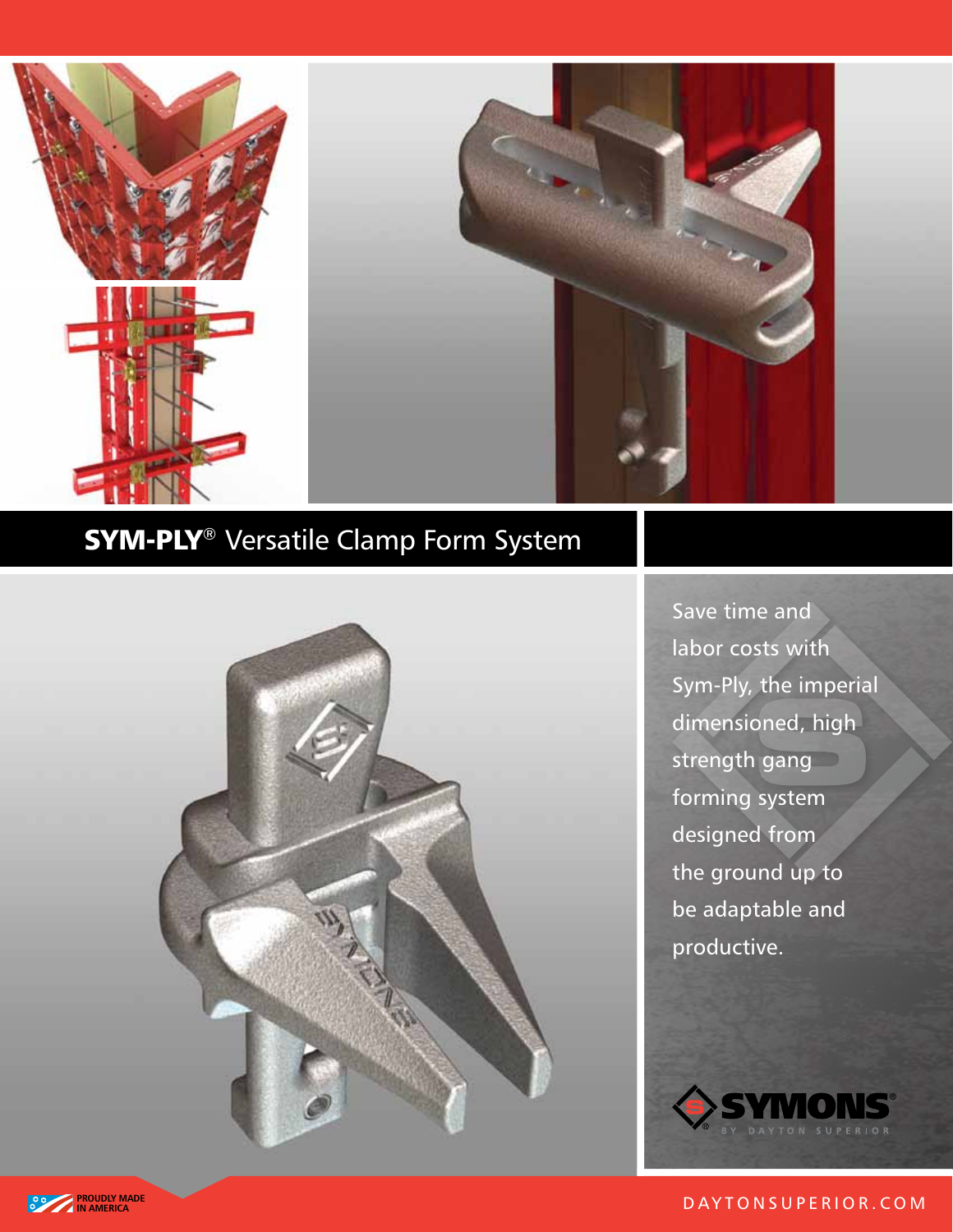

**Designed and built in the USA, the Sym-Ply form and clamp system is faster, stronger, more adaptable and cost effective compared to traditional bolted waler gang systems.**

**Easy to Use, Easier to Assemble:**

**Sym-Ply is imperial-dimensioned meaning metric conversions are eliminated enabling faster assembly and setting of the forms. Innovative clamp design rapidly connects and aligns forms with one step using only a hammer to lock the clamp firmly in place. The system eliminates the need for walers and strongbacks on gangs under 16 feet in height. Tie holes are pre-drilled and protected with a plastic sleeve eliminating the need for drilling on site. The system accommodates 1" up to 1¼" taper ties and/or she-bolts.**

 Innovative imperial system means no metric conversions are required in the field, enabling faster construction

 Sym-Ply is 100% compatible with Steel-Ply®, making it versatile and easy to use with an existing fleet – no transition fillers needed

 Engineered for 1,500 psf allowable pour pressure providing high strength in a lightweight system

 Lightweight clamps are easy to carry, quickly connected, and align panels for faster construction time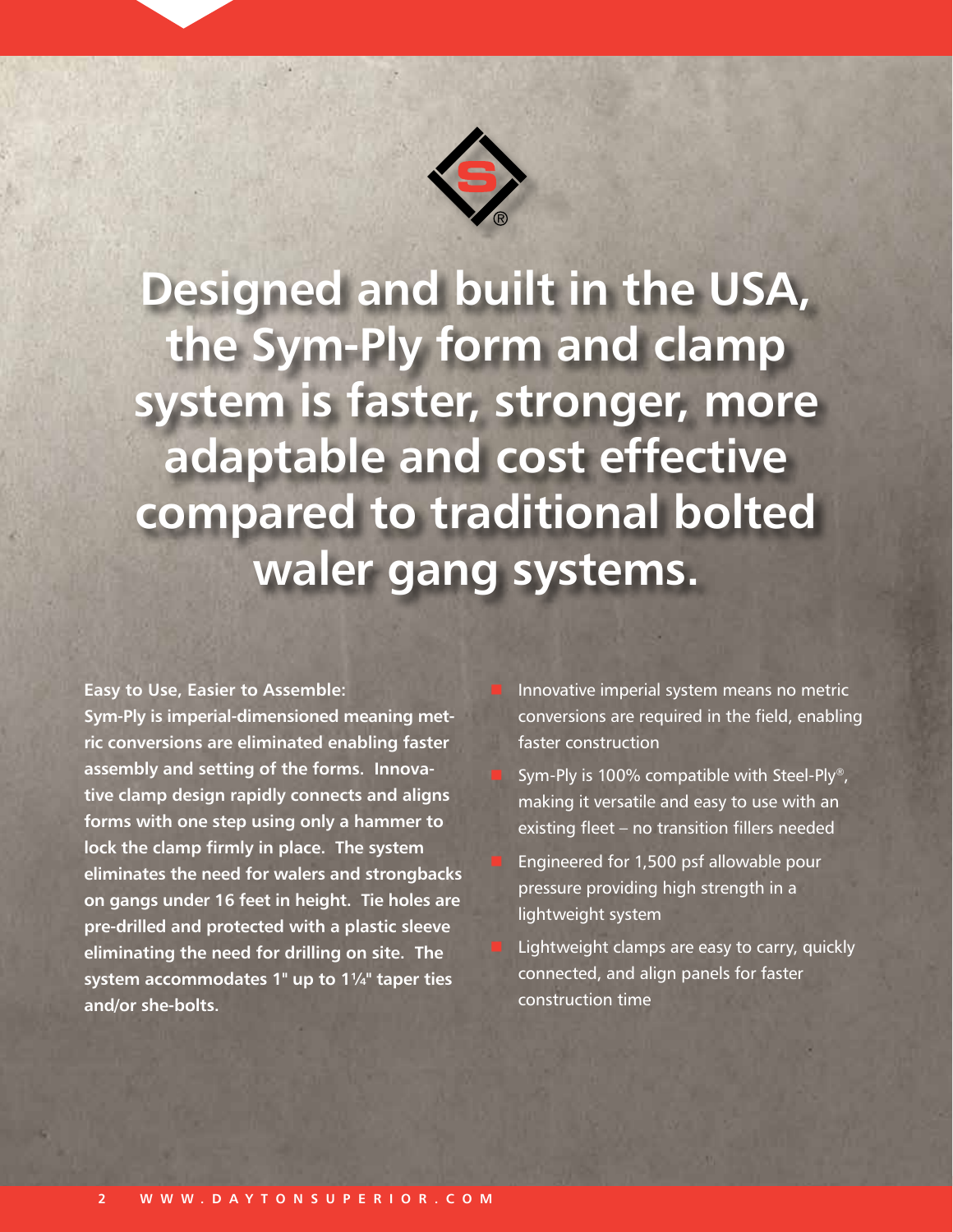# **System Design**

Symons all new Sym-Ply™ concrete forming system has been designed and manufactured to the demanding requirements of today's construction projects.

# **Features:**

- 1,500 psf allowable pressure
- 80 ksi steel for strength and durability
- Pins directly to Steel-Ply panels, fillers, corners, hinges and pilaster forms
- Built-in Tie-Off Bars meet OSHA requirements for fall protection
- Only 8 pounds per square foot
- <sup>5</sup>/<sub>8</sub>" 100/30 HDO standard plywood face
- Profiled side rail allows pry bar access for adjusting gangs to the chalk line
- Clamp or bolt together for maximum versatility
- $\cdot$  1/<sub>16</sub>" diameter tie hole accommodates 50 kip or 15mm taper ties and she-bolts
- Plywood protector sleeve plate is buttressed by the tie box for extended sleeve life
- Up to 10˚ batter with 50K ties
- Only 4" deep means more forms per truck
- Manufactured in the U.S.A.
- Manufactured by union workers
- Manufactured by Symons

# **Compatibility**

Sym-Ply™ connects directly to these systems:



### **Steel-Ply®**

Standard wedge bolts make the connection.

# **Flex-Form® and Max-A-Form®**

The connection is made with  $\frac{3}{4}$ " speed bolts and nuts.



**Space-Lift™**

T-Head Sym-Bolts and 5" walers create the connection from Sym-Ply to the Space-Lift jump system.



# **Backbone™**

T-Head Sym‑Bolts connect Sym‑Ply directly to Backbone one-sided wall frame or through intermediate 3" channels or 5" walers.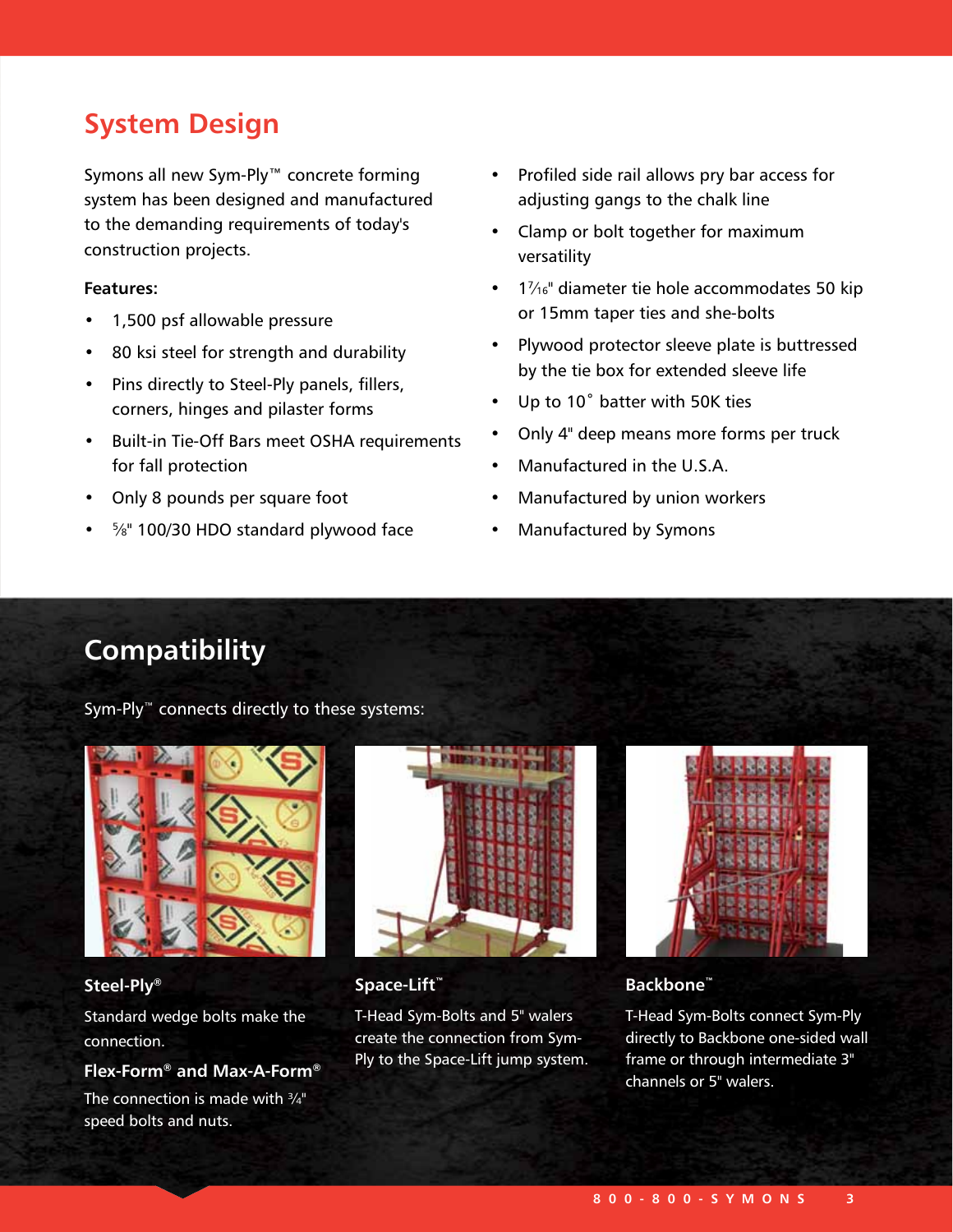# **Panels and Corners**







**Panels Slip Plate 8' Inside Corner - 8' Outside Corner** 

#### **Panel Sizes**

Sym-Ply™ panels incorporate 4" deep, high strength 80 ksi steel encasing 5 ⁄8" 100/30 HDO plywood. The result is a light-weight, high capacity (1,500 psf allowable pressure) forming system. The profiled side rail is shaped to allow clamping and has 13⁄16" diameter holes for wedge bolting directly to Steel-Ply.

| Size             | Weight  | Size             | Weight  | Size             | Weight |
|------------------|---------|------------------|---------|------------------|--------|
| $36" \times 8'$  | 187 lbs | $36" \times 4'$  | 104 lbs | $36" \times 2'$  | 57 lbs |
| $30'' \times 8'$ | 166 lbs | $30'' \times 4'$ | 94 lbs  | $30'' \times 2'$ | 55 lbs |
| $24" \times 8'$  | 128 lbs | $24" \times 4'$  | 74 lbs  | $24" \times 2'$  | 40 lbs |
| $12" \times 8'$  | 80 lbs  | $12" \times 4'$  | 43 lbs  | $12"$ x $2'$     | 28 lbs |
| $6" \times 8'$   | 53 lbs  | $6" \times 4'$   | 28 lbs  |                  |        |

#### **Fillers**

Sym‑Ply fillers are a profiled design that can be bolted directly to a siderail, or clamped into position with the Adjustable Sym-Clamp.

| Size           | Weight |
|----------------|--------|
| $2" \times 8'$ | 12 lbs |
| $1" \times 8'$ | 8 lbs  |
| $2" \times 4'$ | რ lbs  |
| $1" \times 4'$ | 4 lbs  |
|                |        |

# **Slip Plates**

Slip Plates are used to fill in a 3" to 12" gap between gangs. They are very useful for reducing the number of different sized fillers required on a project. Slip Filler Plates lap over the panels, so an indention in the wall of  $\frac{1}{8}$ " will remain in the poured wall.

| <b>Size</b>     | Weight |  |
|-----------------|--------|--|
| $14" \times 8'$ | 71 lbs |  |
| $14" \times 4'$ | 39 lbs |  |
|                 |        |  |

### **All-Steel Inside Corners**

All-steel construction provides durability and eliminates re-plying.

| Size                 | Weight  |  |
|----------------------|---------|--|
| $12"$ x $12"$ x $8'$ | 171 lbs |  |
| $12"$ x $12"$ x $4'$ | 93 lbs  |  |
|                      |         |  |

#### **Outside Corners**

Profiled outside corners facilitate quick clamped connection.

| Size | Weight |  |
|------|--------|--|
| 8'   | 37 lbs |  |
| 4'   | 19 lbs |  |
|      |        |  |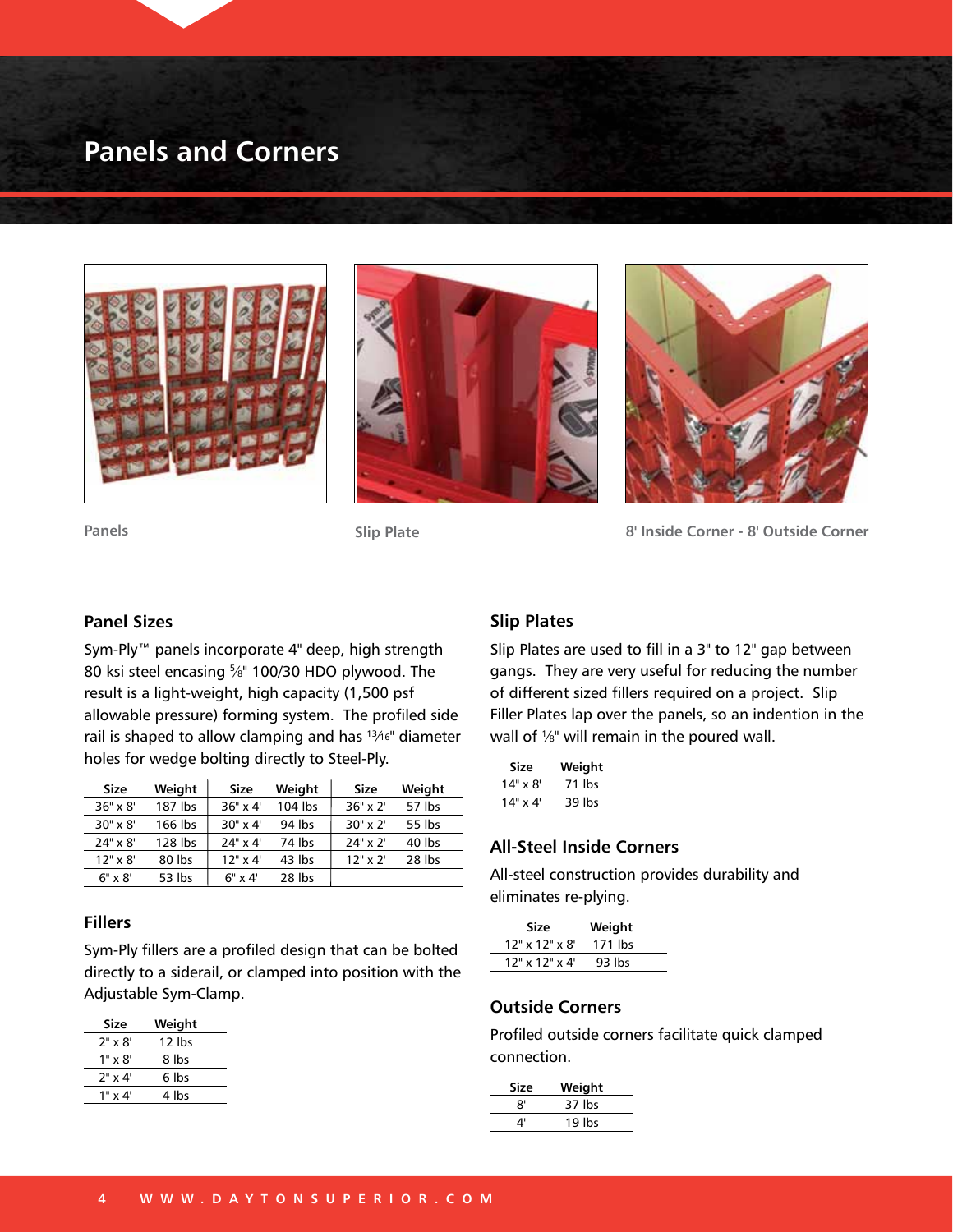# **Fillers and Connections**







**Filler Angles Stripping Panel Sym-Clamp**

### **Steel-Ply Filler Angles**

| Size | Weight   |
|------|----------|
| 8'   | $11$ lbs |
| 4'   | 5 lbs    |

### **Stripping Panels**

Stripping Panels are made of two beveled forms that allow one to easily strip away from the other. They are most useful between gangs, pilasters, and inside corners. They are also used to create stripping cores.

| Size            | Weight  |
|-----------------|---------|
| $12" \times 8'$ | 144 lbs |
| $12"$ x 4'      | 74 lbs  |

### **Sym-Clamp 3.39 lbs**

The Sym-Clamp is the lightest clamp on the market, yet it is extremely durable.

### **4" Adjustable Sym-Clamp 4.74 lbs**

Facilitates clamping plastic or lumber fillers up to 4" wide. It is the lightest adjustable clamp on the market.

# Wedge Bolts **6.13** lbs

Wedge Bolts can be used for quick attachment of Steel-Ply panels, fillers, corners, filler angles and pilaster forms.

#### **¾" Speed Bolts and Nuts 0.54 lbs**

The 13⁄16" diameter side and end rail hole will accommodate ¾" bolts and nuts if a bolted connection is desired.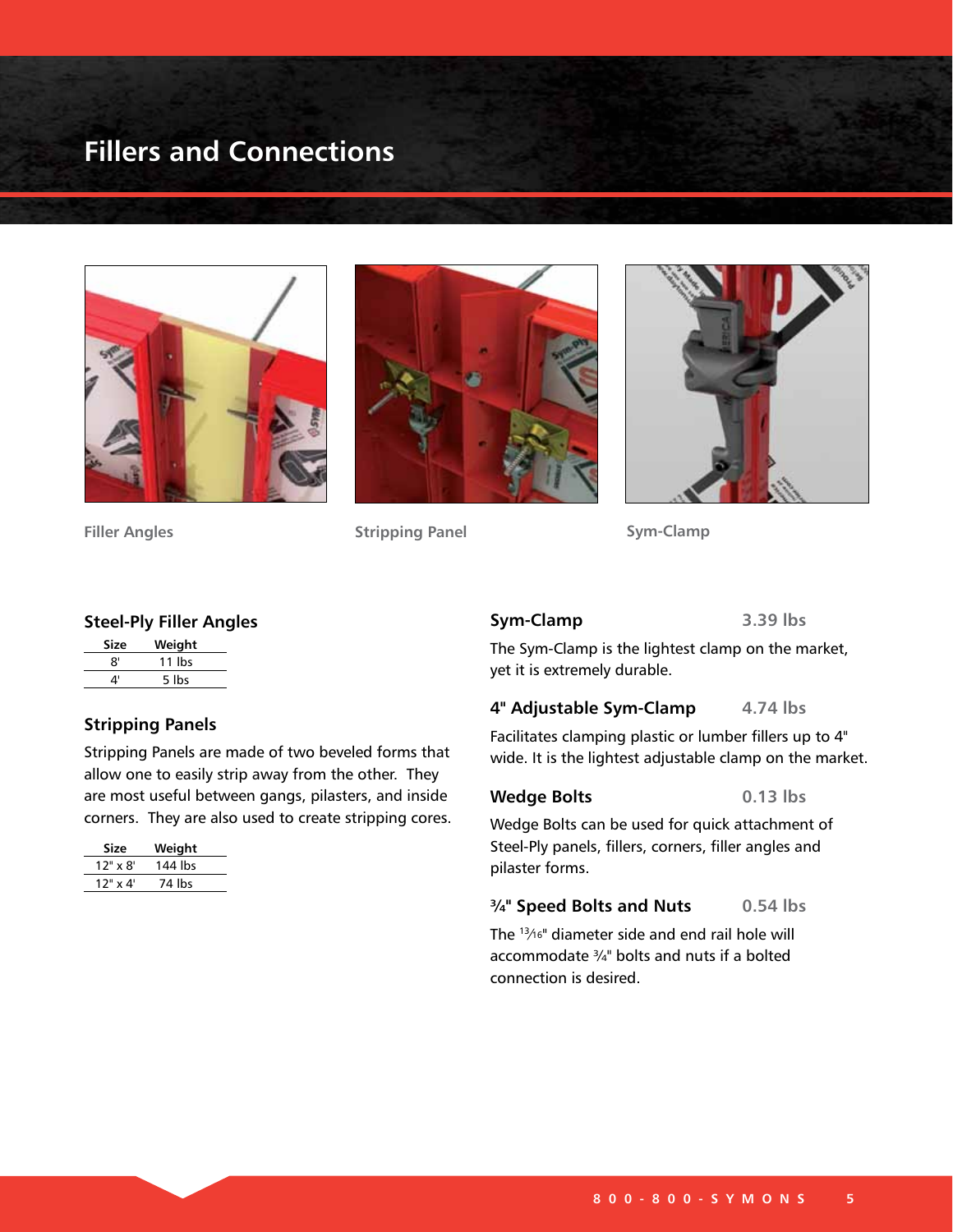# **Clamps and Accessories**







**Short Waler Bulkhead Detail Top Tie Bracket** 

#### **T-Head Sym-Bolt Assembly 4.0 lbs**

The T-Head Sym-Bolt attaches short walers for gangs 16' and taller, or 5" walers when using the Space-Lift™ jump form system.

# **Bulkhead Sym-Hook 2.4 lbs**

Used to attach the Short Waler supporting bulkhead lumber at construction joints.

### **15mm x 4" x 6" Tie/Plate Nut 2.2 lbs**

Attaches Short Walers when used in combination with 15mm ties and the Bulkhead Sym-Bolt.

### **Short Waler 38 lbs**

The 52" long Short Waler stiffens gangs 16' and taller, supports slip plates, and provides bulkhead support.

#### **Tie Systems**

| Size                         | Weight    |
|------------------------------|-----------|
| 37" Taper Tie                | 10 lbs    |
| 47" Taper Tie                | 13 lbs    |
| 57" Taper Tie                | 16 lbs    |
| 1" Contour Nut               | $1.0$ lbs |
| 11/4" Contour Nut            | $0.8$ lbs |
| <b>Cast Bearing Washer</b>   | 3 lbs     |
| 1" Cast Contour Nut          | $1.5$ lbs |
| 1¼" Cast Contour Nut         | $1.5$ lbs |
| Batter Plate Casting         | $3.5$ lbs |
| 15mm Ties                    |           |
| 41" Taper Tie                | $5.1$ lbs |
| 49" Taper Tie                | $6.5$ lbs |
| 57" Taper Tie                | 7.9 lbs   |
| 65" Taper Tie                | 9.3 lbs   |
| 15mm x 4" x 6" Tie/Plate Nut | $2.2$ lbs |
|                              |           |

#### **Top Tie Bracket** 4.3 lbs

Used for ties over the top of the form or behind the bulkhead lumber.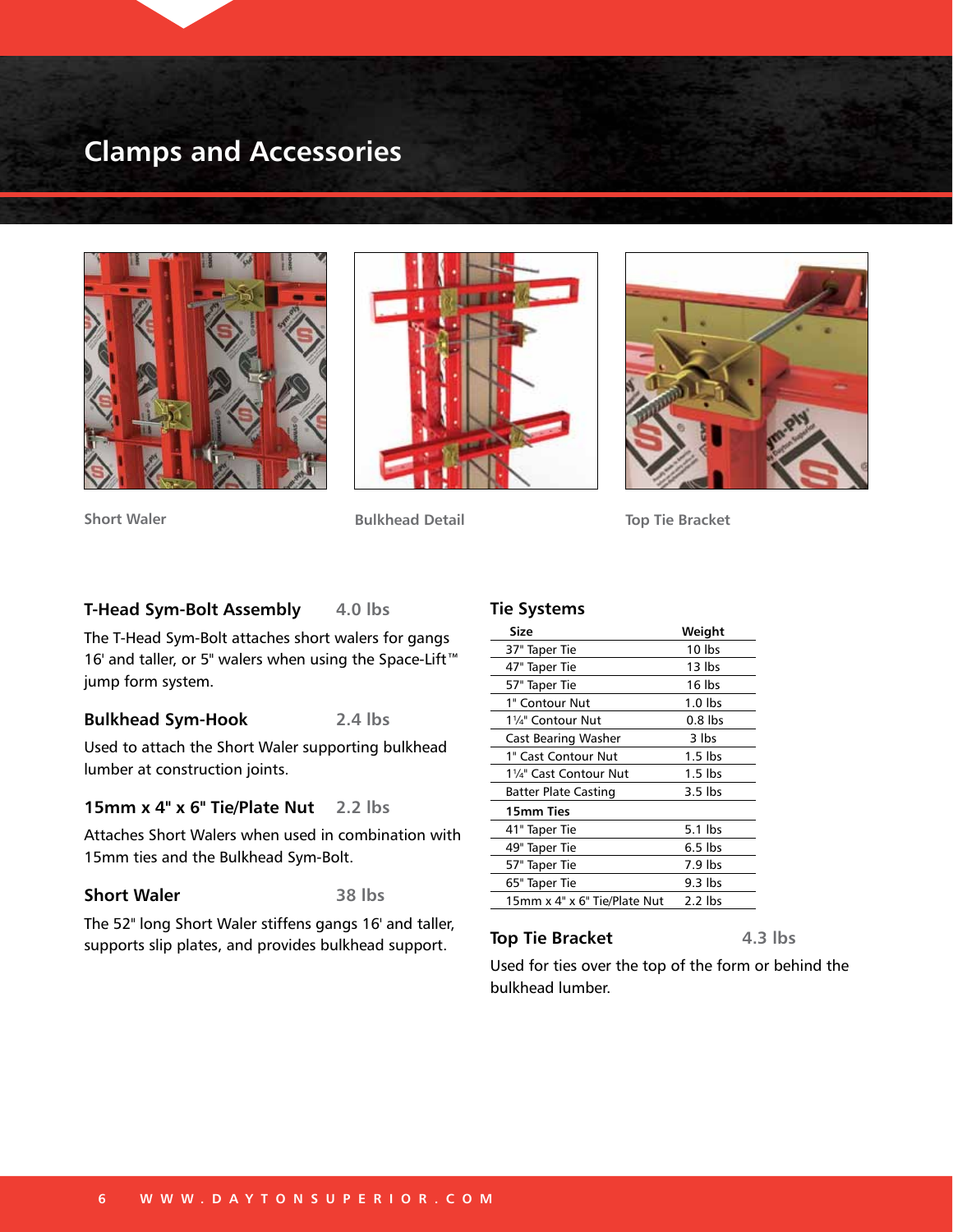# **Accessories**







**Lift Bracket**

**Walkway Bracket Aligner Bracket**

#### **Lift Bracket 7.5 lbs**

Unique design straddles the tie boxes or crossmembers. The 2,000 pound capacity means that two brackets will typically lift a 400 square foot gang.

#### **Walkway Bracket 13.7 lbs**

The Walkway Bracket accommodates three 2" x 10" lumber planks. It has a capacity of 500 lbs at a 4:1 safety factor, and can be spaced up to 8' on center. The connecting hardware is fully integrated so there is

no loose hardware

### **Guardrail Post 9.9 lbs**

Strong steel pipe that slides into the end pocket of the Walkway Bracket. The guardrail post facilitates the attachment of guardrail lumber.

# **Fall Forward Bracket** 4.7 lbs

The Fall Forward Bracket is designed to provide guardrail protection on the side of the wall opposite from the walkways. It can be used when the Walkway Brackets are located less than 42" from the top of the form. It features the same integrated hardware as the Walkway Bracket. The guardrail post pocket is angled at 15° to avoid interference when placing concrete by bucket.

#### **Aligner Bracket 2.8 lbs**

Provides an attachment point for Pipe Form Aligners or Pier Cap Braces. The bracket design allows attachment to the panel crossmembers without any loose hardware.